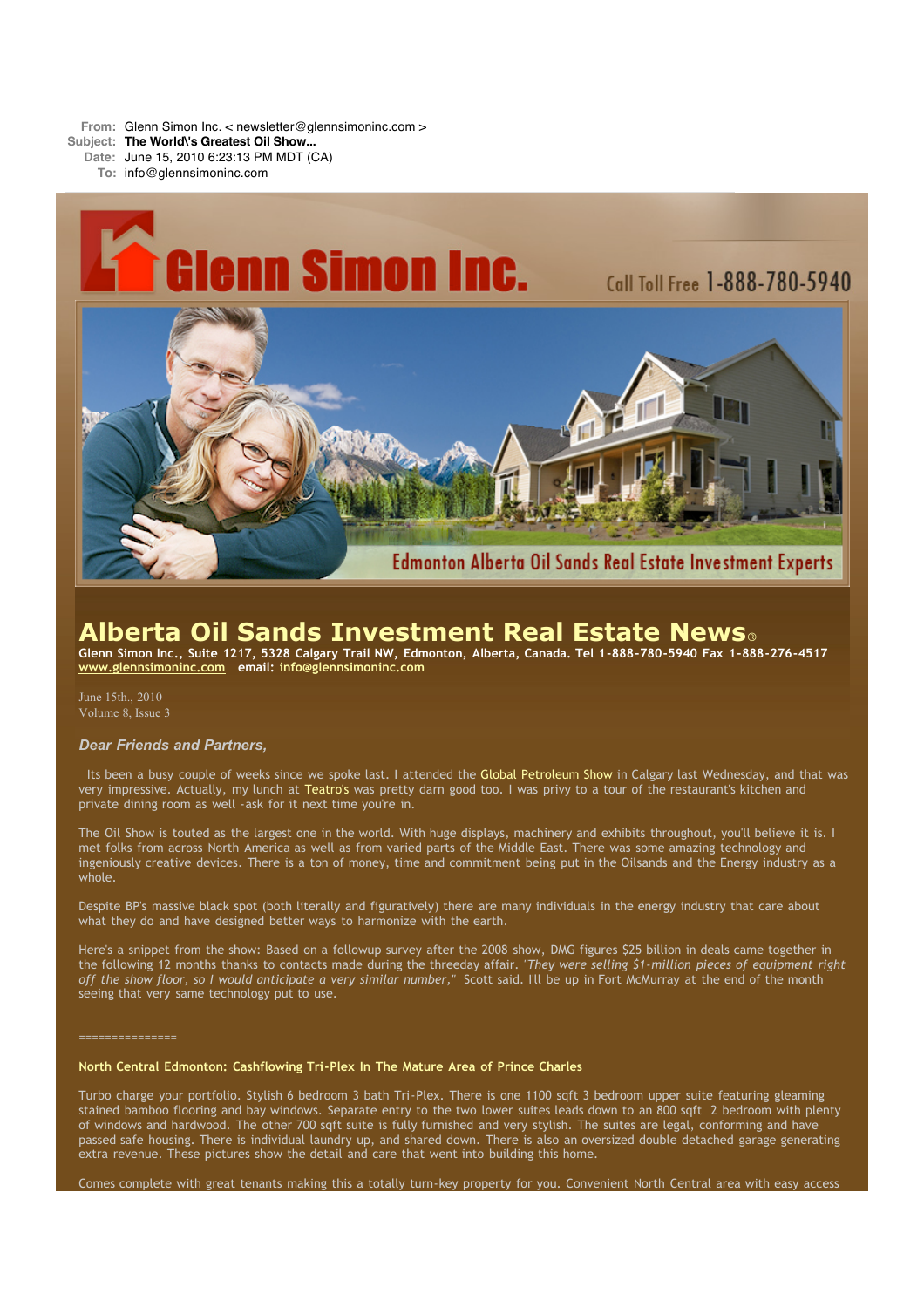to LRT, Downtown and Ring Road. Excellent neighborhood that demands high resale value and rents. HUGE upside potential due to the great purchase price, strong economic fundamentals and the proximity of this home in relation to Edmonton's vibrant NW center.

Produces **[\\$210](http://www.glennsimoninc.com/featured_properties.php)** positive cash flow per month using an investor's mortgage plan - taking advantage of current low rates.

Poised for massive growth. These 3 suites rent for top dollar and have everything arranged, including financing structure and incredible tenants. Your investment includes: financial analysis, professional inspection, insurance, financing set-up, legal fees, basic accounting, reserve fund, CMA, bi-annual statements, strategic market planning to ensure successful entry and exit, plus much more!

#### Purchase price: \$415K Total [Investment:](http://www.glennsimoninc.com/featured_properties.php) \$92.6K. Your Estimated 5 Year Profit \$51K. Your pre-tax Total ROI is 55% or 11% per **year + \$210 Cash Flow in Your Pocket Every Month**

"Get into action and realize secure, long-term profits"

Already producing a great RETURN. Visit **[HERE](http://www.glennsimoninc.com/upload/1275336291_tower.road.quikrpt.pdf)** for the full FEATURE sheet and call 1-888-780-5940 to get started.

-SPECIAL NOTICE; NO CASH, BUT GOOD CREDIT? CALL US TODAY TO LEARN HOW YOU CAN OWN INVESTMENT [PROPERTY===](http://www.myreinspace.com/forums/index.php?showtopic=15535)

-Please remember: All investments carry RISK. Be sure to seek your own independent legal advice-

### Grey Cup Big Economic Boos For Edmonton

By Clara Ho, City Hall Bureau. June 8th, 2010

Edmonton could reap huge economic benefits when the Grey Cup comes to town this November, especially with all tickets sold out five months before the big event, some say. "An event like the Grey Cup has the potential to bring in a significant amount of external visitors to Edmonton.

These expenditures of these visitors, over the duration of their stay, will stimulate and enhance the local economy," said Matt Jeneroux, of the Edmonton Economic Development Corporation. GRAB THIS [STORY](http://www.edmontonsun.com/news/edmonton/2010/06/08/14312726.html)

#### **Alberta Competitiveness On Stelmach Agenda 'Time to re-evaluate' how province fares**

By Jason Fekete, Calgary Herald; Canwest News Service June 1, 2010

With its retooling of provincial energy royalties complete, the Stelmach government is launching the next step of a larger competitiveness strategy that will examine reforms in four other key sectors of the Alberta economy. Agriculture (grains and oil seeds), financial services, manufacturing and petrochemicals are in the province's crosshairs, as it looks to improve Alberta's competitive position both domestically and internationally. READ FULL [ARTICLE](http://www.edmontonjournal.com/business/Alberta+competitiveness+Stelmach+agenda/3095668/story.html)

===============

**Total's Plan To Revive Alberta's Upgrader Back On Track Public hearing with energy resources conservation board marks revival of projects.**

By Dave Cooper, Edmonton Journal May 31, 2010

Three years after proposing a bitumen upgrader project for the Fort Saskatchewan area, French oil giant Total's Canadian arm will seek a green light on Tuesday from the Energy Resources Conservation Board. [FOLLOW](http://www.edmontonjournal.com/business/Total+plans+revive+Alberta+upgrader+back+track/3091664/story.html) HERE

#### ===============

I appreciate all your calls and emails. I'm looking forward to helping you with your next step towards building real wealth.

The time IS now...

"I spent my days stringing and unstringing my instrument, while the song I came to sing remains unsung" -Rabindranath Tagore

Kind Regards,

Todd and Danielle Millar

===SPECIAL NOTICE: NO CASH, BUT GOOD CREDIT? CALL US TODAY TO LEARN HOW YOU CAN OWN INVESTMENT [PROPERTY===](http://www.myreinspace.com/forums/index.php?showtopic=15535)